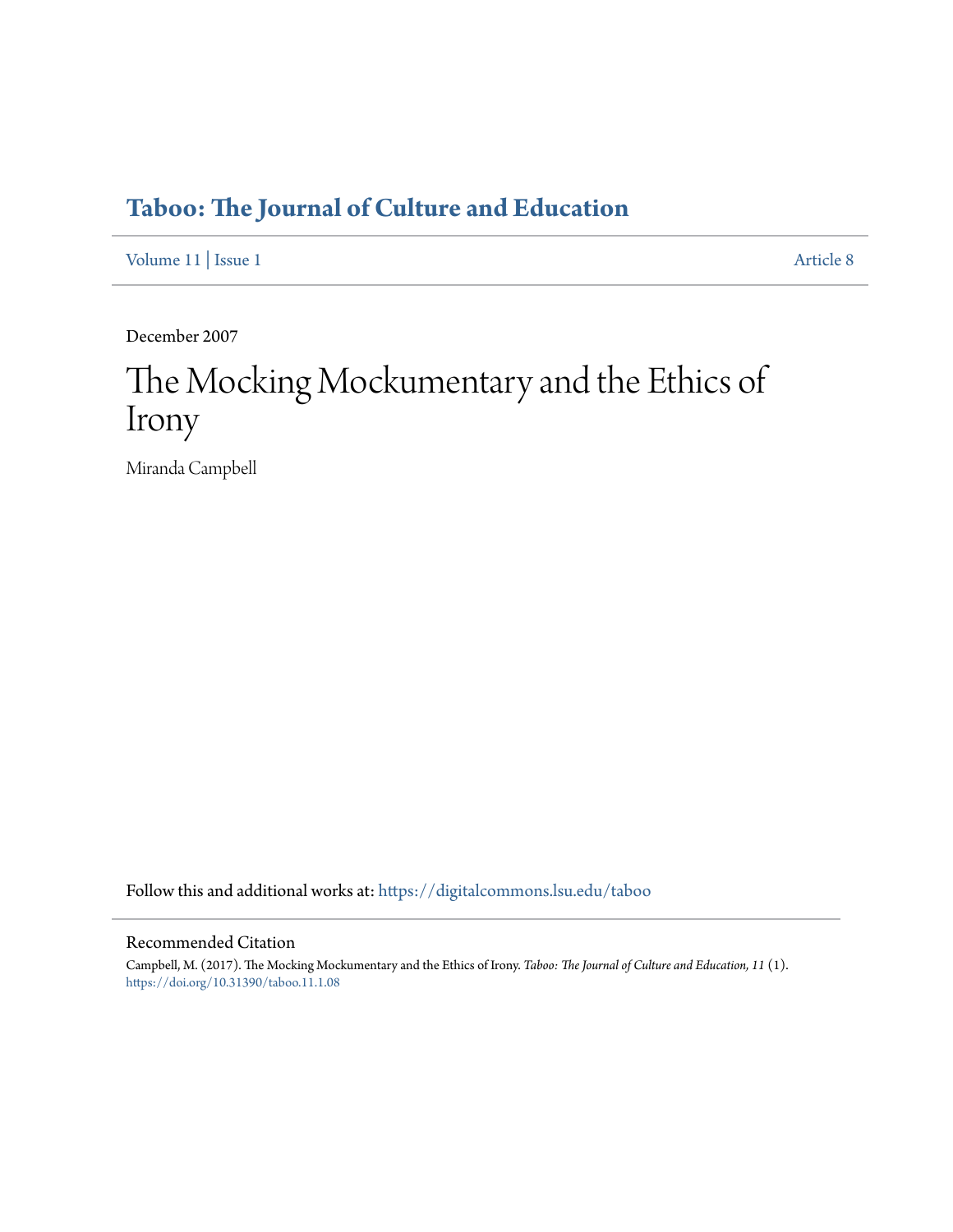#### *Miranda Campbell*

 "Shocking and Provocative." "Death-defying satire." "Edgy." "A New Genre." A quick survey of film critics' reviews of *Borat* reveal language that is drenched in the rhetoric of innovation, avant-gardism, and subversion. The genre that *Borat* makes use of, the mockumentary, and is indeed generally seen as subversive, in that it undermines the documentary's claim to objectively tell the truth. It is also a relatively new genre, that was spawned by the proliferation of available archival footage since the 1950s, but that has gained increasing popularity over the last 30 years, with *This is Spinal Tap* often cited as a key catalyzing film by directors and critics alike. As a genre, the mockumentary mobilizes irony, either in the parody of the form of the documentary or in the satirical treatment or critique of an issue. This mobilization can be relatively gentle and mild, such as parodies of the documentary like *The Ruttles* that mockumentary theorists Jane Roscoe and Craig Hight identify as the first "level" of irony in the mockumentary. For Roscoe and Hight, the "levels" of the mockumentary become increasingly sophisticated, and Level 2 and Level 3 of the mockumentary involve critique / hoax, and deconstruction of the genre, respectively.

 So where does *Borat* fit within these levels? How does it make use of the mockumentary genre? Is it subversive? New? Edgy? In its take-up of the mockumentary, how does *Borat* position its audience and its subjects in relation to one another and in relation to the documentary form? *Borat* is both pleasurable and problematic—new yet familiar. The film's use of irony has been recognized as and conflated with critique, but an examination of *Borat* suggests the need for the disentanglement of this association, and at the very least, a recognition that irony, critique, and subversion are not one and the same. All in all, this film raises some questions about the goals and deployment of irony, the implicit hierarchical ranking of humour, and the positioning of who gets to be "in" on the joke and who is left outside on the margins.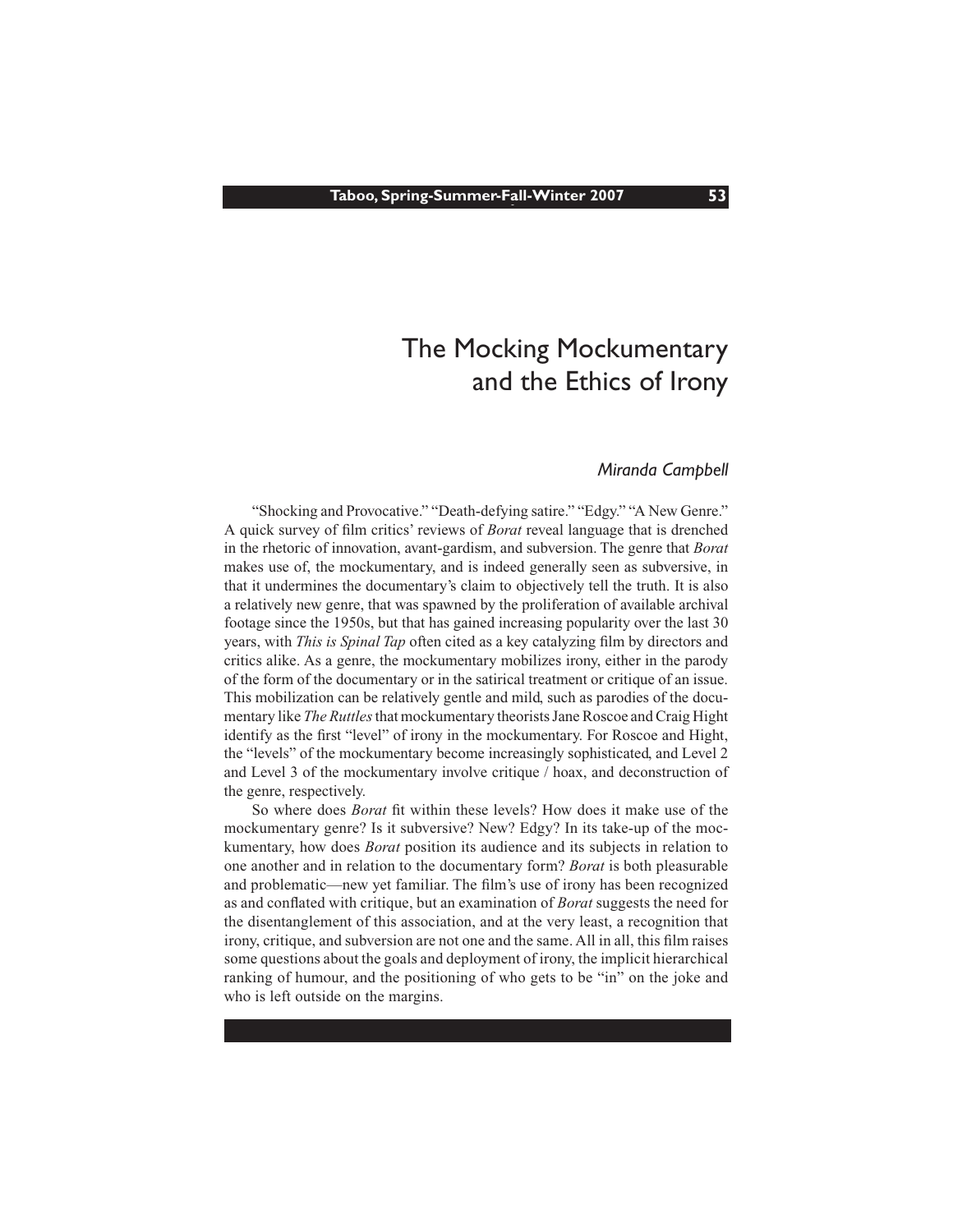### Questions of Audience: You're Either With Us or You're Against Us

Sasha Baron Cohen knows that controversy sells. Prior to its theatrical release, *Borat* make headlines due to its negative reception from Kazakh government members who condemned the portrayal of their country. Not to be outdone by being denounced, Cohen as Borat gave a press conference outside of the White House to invite George W. Bush to see the film. As a result of these events and other such publicity stunts, *Borat* hit the nightly news, and was largely a familiar household name even before the film opened.Assuch, the viewers of the film were well aware of its fictional nature prior to its release, even if they were not familiar with the Borat character from *Da Ali G show.*

 The film is nominal parody of the documentary genre, as it contains a repository of familiar documentary conventions: it opens with grainy footage and titles that inform the viewer that the film is a presentation from the Kahzakstan Ministry of Information, makes use of hand-held camera footage in the New York subway, and contains a Blair-Witchesque camcorder diary scene in which Borat records his feelings of fear about staying overnight at a bread and breakfast run by Jews. Due to the publicity events prior to its release, the audience is aware throughout the film that it is a parody of the documentary form.Assuch, the audience is not required to decode the film's use of documentary conventions, or invited to skeptically test the film's factuality; rather, the audience is placed in a privileged position of knowing. We are rewarded for our cultural knowledge of what the mockumentary sets out to do even if we have not had to exert ourselves to detect where the line between fact and fiction has been drawn.

 Of course this character is extreme, larger-than-life, and satirical, we smugly say to ourselves. Of course *we* understand that this representation of a Kazakh individual is some sort of hyperbolically ironic version of the West's ignorance of places they are unfamiliar with. We understand, but those Kazakhs themselves are just too darn serious, taking the representation at face value as an actual depiction of themselves. One review of the film instructs the viewer to "skip it" if "you can't detect satire. Taking any of Borat's behavior as authentic to his country makes you as clueless as he is." While these remarks are not specifically directed to the Kazakhstan audience, the implications and ramifications are that any group who objects to an unrealistic portrayal of themselves is just plain stupid, as if the problem is that they can't get the joke.

 But part of the problem here in this review is the very fact that the remarks are *not* intended or directed towards a Kazakh audience, as the intended audience for this film is not Kazakhstan at all. Similarly, in a *Rolling Stone* interview, Cohen comments that Kazakhstan's reaction to *Borat* was not what what he expected:

I was surprised, because I always had faith in the audience that they would realize that this was a fictitious country and the mere purpose of it was to allow people to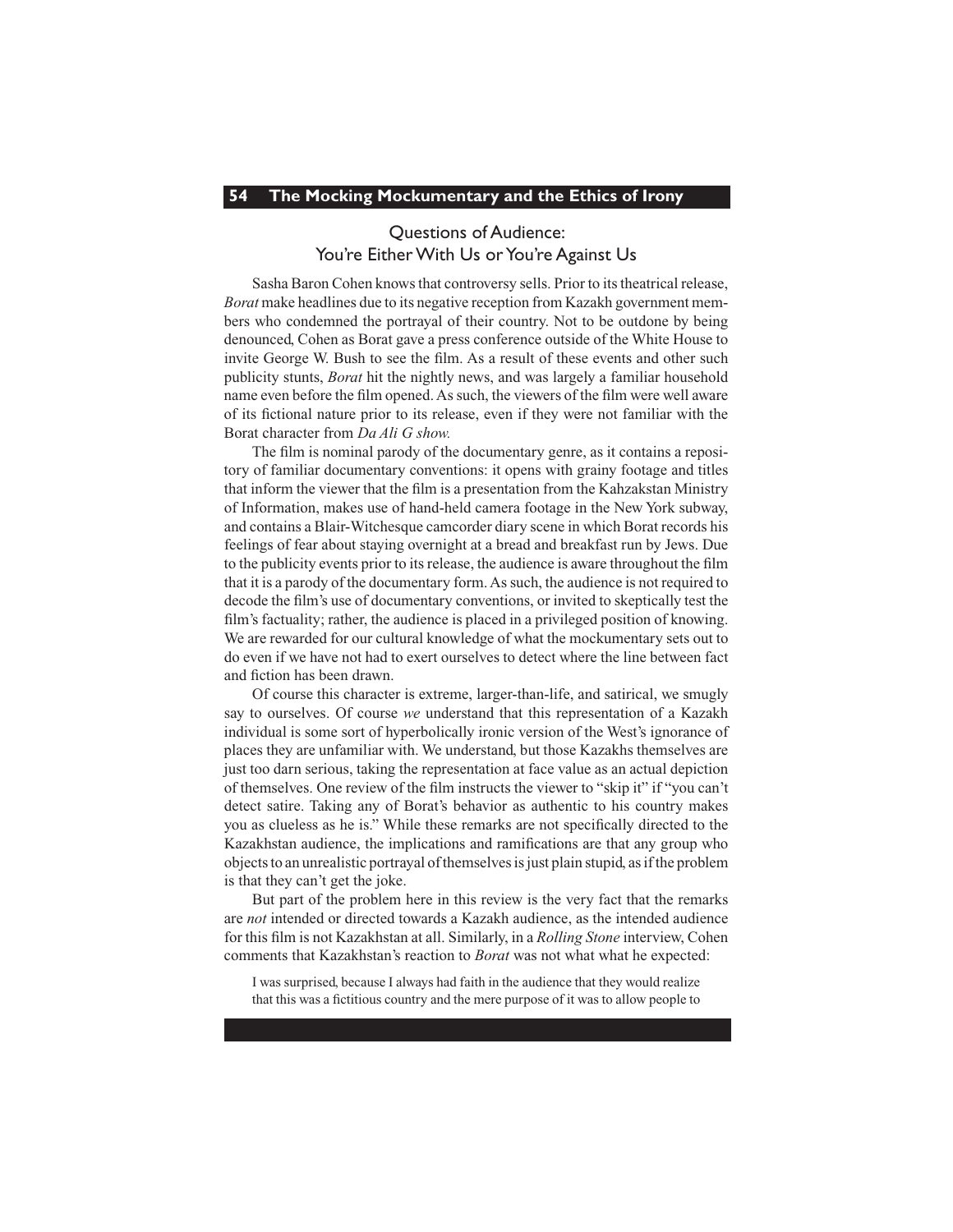bring out their own prejudices. And the reason we chose Kazakhstan was because it was a country that no one had heard anything about, so we could essentially play on stereotypes they might have about this ex-Soviet backwater.

The real surprise here for Cohen is that Kazakhstan sees itself as an audience for this film at all, because thisis not the audience that Cohen claimsto have "faith in." Rather than act as an audience, Cohen's use of the entire country of Kazakhstan is as a prop or a blank slate to prompt a revelation about issues elsewhere, about something (America) and somebody else (Western audience). As much as Kazakhstan may be hyperbolically or fictitiously rendered, it is not a fictitious country.The country is marginalized three-fold: first, by actual experiences of marginality and poverty; next, through an unfair depiction of it; and lastly, and most problematically, as we roll our eyes, chuckle, and presume that they didn't get that the unfair depiction was obviously and satirically unfair.

 My goal here is not to invoke morality as a counterpoint to irony, or to suggest that all humour needs to be flattened in the face of "serious" issues. Rather, at the heart of these questions about who the intended audience is, how it is positioned, and how irony and satire are being used, is not the question of the "edgy" use of politically incorrect or offensive humour (this has been deployed well by other fresh faces on the comedic scene, such as David Cross and Dave Chappelle, for example), but the creation of a value-laden system in which humour is used to re-inscribe existing cultural hierarchies. In a *GQ* article about Dubai and his experience with people in the Middle East, George Saunders comments "it occurs to me that the American sense of sophistication/irony—our cleverness, our glibness, our rapid-fire delivery, our rejection of gentility, our denial of tradition, our blunt realism ... also causes us to (wrongly) assume a corresponding level of sophistication/irony/worldiness in the people of other nations."

 Saunders goes on to illustrate this point with an anecdote about a "sickly Arab man" with rotten teeth and "a leg problem" who put cookies he was eating into an envelope circulating on an airplane that was intended to collect funds for needy children (he actually thought his cookies would be sent to the kids and that cookies would help!, we chuckle). He follows this with another anecdote of a Pakistani mujahideen soldier who asked him to "convey a message to President Reagan for him" (as if all Americans have a direct line to their president!, we guffaw). Saunders' assumption, as is *Borat*'s, is that there is hierarchy of humour, irony is a superior form, and "people of other nations" are not up to Western standards, which therefore renders them naïve, innocent, and rather silly. This superiority is positioned and inflected around cultural lines: we get it, you don't; we are worldly and ironic, you are backwater and simple (especially when you don't get that the portrayal of you as backwater and simple was a joke). All of this rings of a translocation of racism in which it is jokes instead of intelligence, economic power, or level of "development" that lends itself to justification for feelings of superiority. Call it the cultural imperialism of the smugly tongue-in-cheek.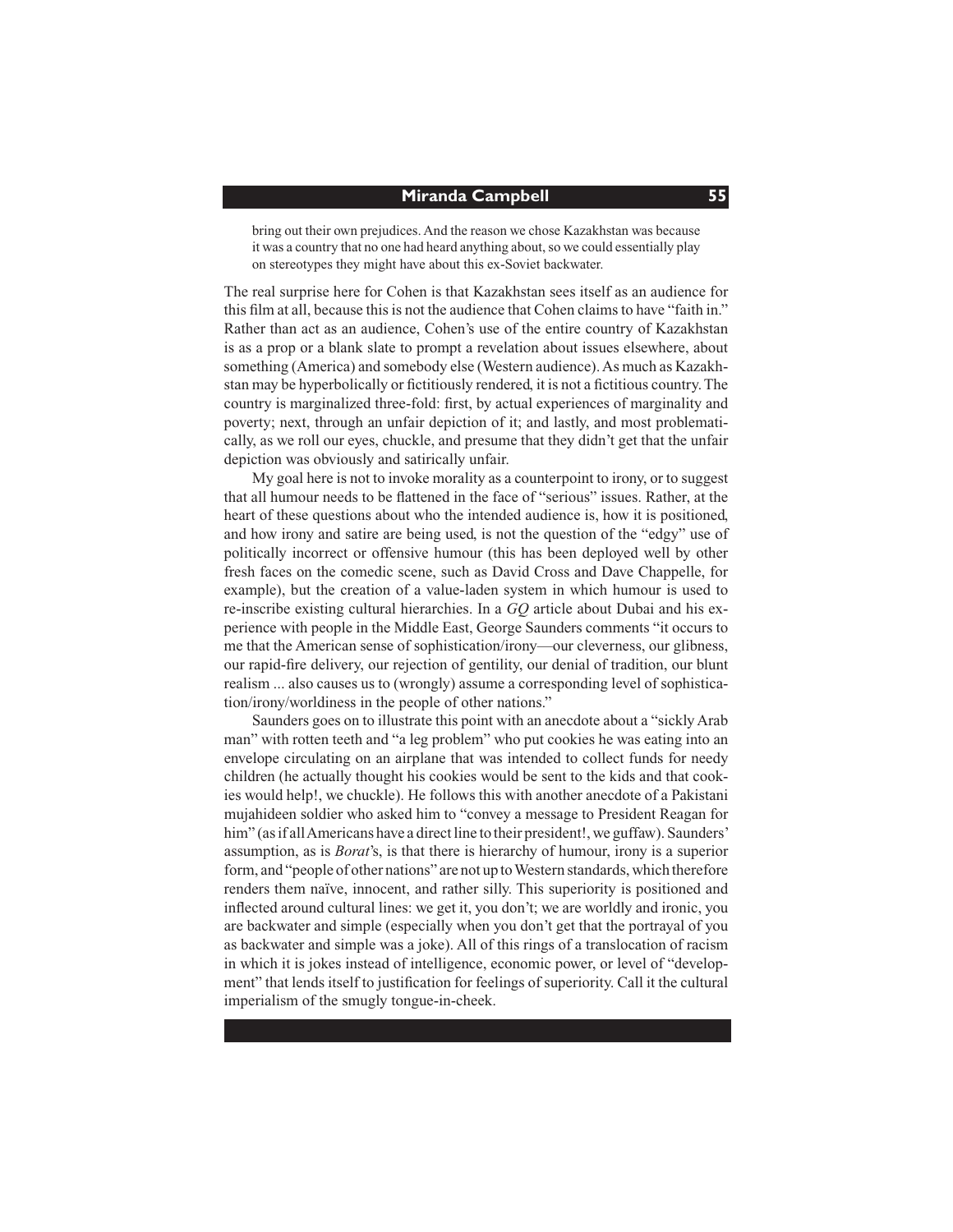And to what extent does this smug privileging of irony actually hinder or hurt? In the case of *Borat*, it's not just about ironic in-jokes circulating amongst a Western audience. *Borat*'s production crew did not fully disclose the nature of the film to the Romanian gypsies of the Glod village who appear in the opening sequence of the film in the depiction of "Kazakhstan," and these individuals have now filed lawsuits. They are upset about the misrepresentation of their lifestyles, and about their lack of knowledge about the true purposes and intent of the film (they thought they were participating in a documentary about Romanian poverty). Associated Press journalist William J. Kole reported that "a 23-year-old woman who gave her name only as Irina said she felt bewildered and dismayed that Glod's poverty was reduced to a parody." To be sure, Irina's misgivings—the experience of poverty in Glod being turned into a hyperbolic depiction of poverty only then to serve as a vehicle for comedy/satire whose audience is situated elsewhere—does ring some alarm bells. While some of the film's American participants (Pamela Anderson, and Luenell, who plays a hooker) are in on the joke and were made aware of the fictional nature of the documentary that they were participating in, the gypsies of Glod were not, and are reduced to tools to serve as vehicles for later comedycritique while simultaneously being introduced by Borat as "the town rapist" and "the town abortionist."

 One of the film's most comically and ironically rewarding scenes takes place in the conclusion of the film, when Borat returnsto his hometown in "Kazakhstan" after his journey to America. Borat gloats that when he was away, he got an iPod, but his neighbour only got an iPod mini. This joke is both classic and current: a familiar "keeping up with the Joneses" motif is overlaid with the latest trends in technology, and as such, pleasantly resonates when the viewer recognizes how the classic tale has been updated. But this joke takes place in "Kazakhstan" (Glod), where keeping up with the Joneses likely does not include a race for the best iPod. The film both invokes and hyperbolically renders the poverty of the people of "Kazakstan"/Glod, but also erases it through a depiction of a people who raise livestock inside their homes but can also afford iPods (if only iPod minis). Does this clue us in to the fact that the representation of these people is a farce? Perhaps. But what is farcical about an actual experience of poverty being turned into a farce?

 Gypsies do not only quietly occupy the backdrop of the film as stand-ins for the people of Kazakhstan, but also form one of the re-occurring components of Borat's extreme racism in the film. The overt goal of Borat's anti-gypsy statements is to reveal people's willingness to tolerate Borat's racism. Take, for instance, Borat's question to a car salesman about how fast he would have to drive a Hummer into a group of gypsies in order to kill them, to which the salesman calmly responds "30 or 40 miles per hour." Of course the (Western) audience recognizessuch comments as a hyperbolic ploy to produce certain results. But this ploy produces the comedy as well as the problem. Gypsies are treated as an abstraction, again, as a prop for comedy-critique. As much as gypsies are positioned as prop in the film, they are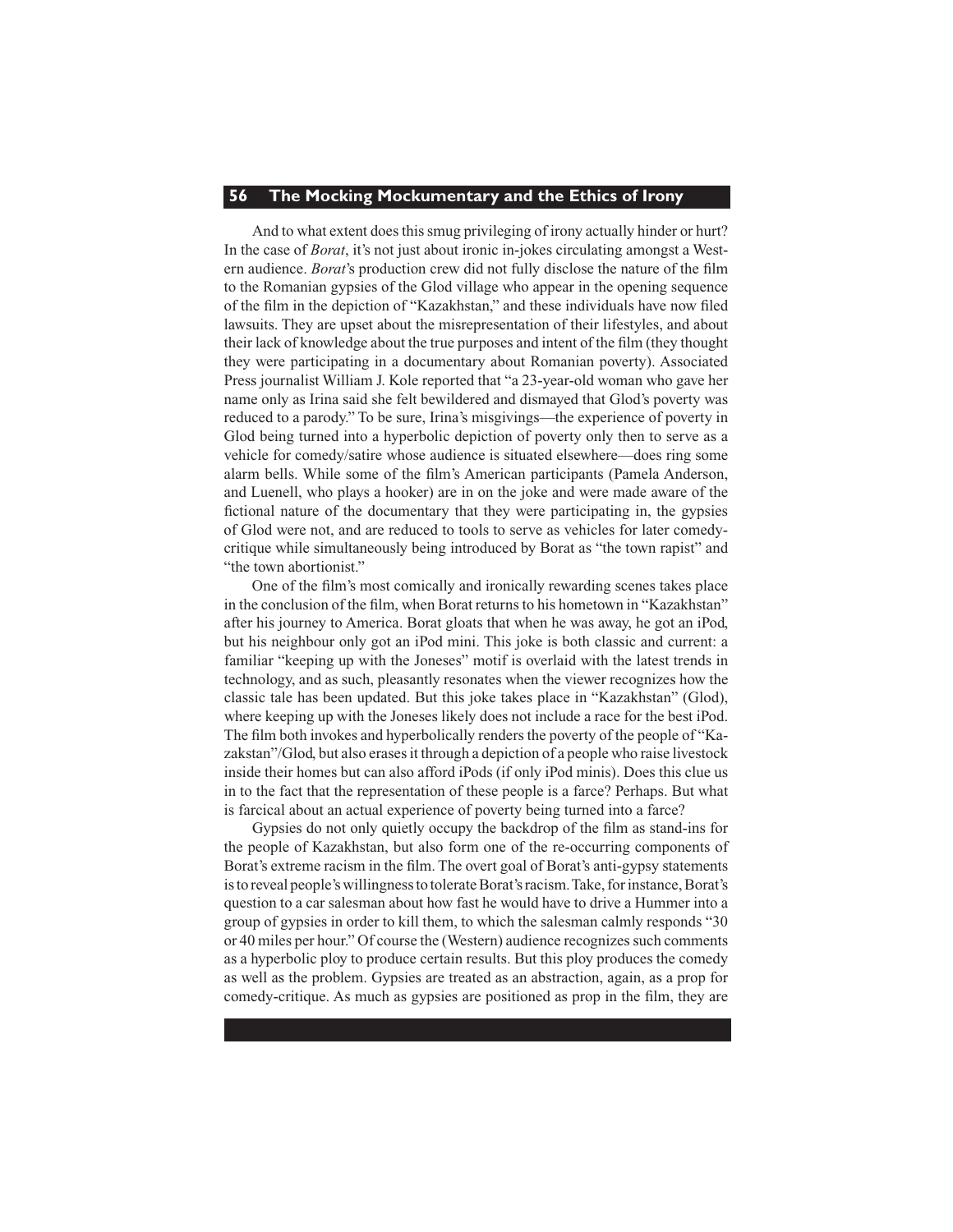#### **Miranda Campbell 57**

not props: we witness their actual lives and living arrangements. While the film may open with imagesthat explicitly aim to set the scene as one of poverty (see, for example, a shot of a house next to a retaining wall overflowing with garbage), and contains explicit references to gypsies as targets of extreme racism, the exposure of these issues is not the goal of the film: we laugh at those who go along with Borat's extreme statements rather than consider or reflect on the situation of the actual gypsies who are featured in the film. Gypsies are invoked, but only invoked to draw our attention elsewhere.

This element of positioning an unsuspecting individual, such as the car salesman, to see how he or she will react to the extremes of Borat's character, forms the basic structure of the film. In their work on the mockumentary, Roscoe and Hight place the mockumentary hoax in the category of critique (Level 2), and discuss examples in which audiences have been unaware while viewing a film that is a work of fiction, not a "true" or "real" documentary, and have reacted with outrage when they realize that they have been duped. Clearly, this is not the *Borat* case: it is not the audience who has been duped, but the film's subjects: the individuals who Borat interviews and interacts with are those who experience the hoax. In this way, *Borat* emerges out of the Tom Green school of comedy of pranks on the unsuspecting. The audience is positioned as allied with the filmmaker as both know what is really going on. Moreover, the audience member is in on the joke, but not part of it: both voyeur to the ignorance of the unsuspecting and smug in his distance from this individual.

 Roscoe and Hight argue "mock-documentaries [that perform critiques] explicitly highlight their own fictionality, but generally do so in order to ask their audience to reflect on the validity of the cultural or political position of their subjects." In the case of *Borat*, as in *The Tom Green Show*, the audience is not invited to critically reflect as much as they are invited to ridicule the ignorance of the subject (object?) of the prank: we gawk at idiots rather than reflect on larger systemic social problems. Indeed, the "mock" of the mockumentary in *Borat* is a mocking of individuals rather than a mocking of documentary factuality. As such, the audience is positioned to react along the lines of "I can't believe he just said that!" rather than "I can't believe this problem still exists!" Cohen's uptake of the mockumentary takes the genre out of one that posits a dialogue of knowingness between the structure of the documentary and the viewer, and into one that posits not a dialogue but an entente of knowingness between film maker and audience.

 So, in the end, has Cohen reworked the mockumentary to new ends such that *Borat* could be considered "a new genre"? In his discussion of the history of the mockumentary, Thomas Doherty casts this genre not as inflammatory but as "soothing" because

it repays a lifetime of arid channel surfing with an oasis of cool attitude and flatters spectators with assurances of their media sophistication and oh-so-wry sensibility: Americans may be hazy about the dates and details of real history but a nation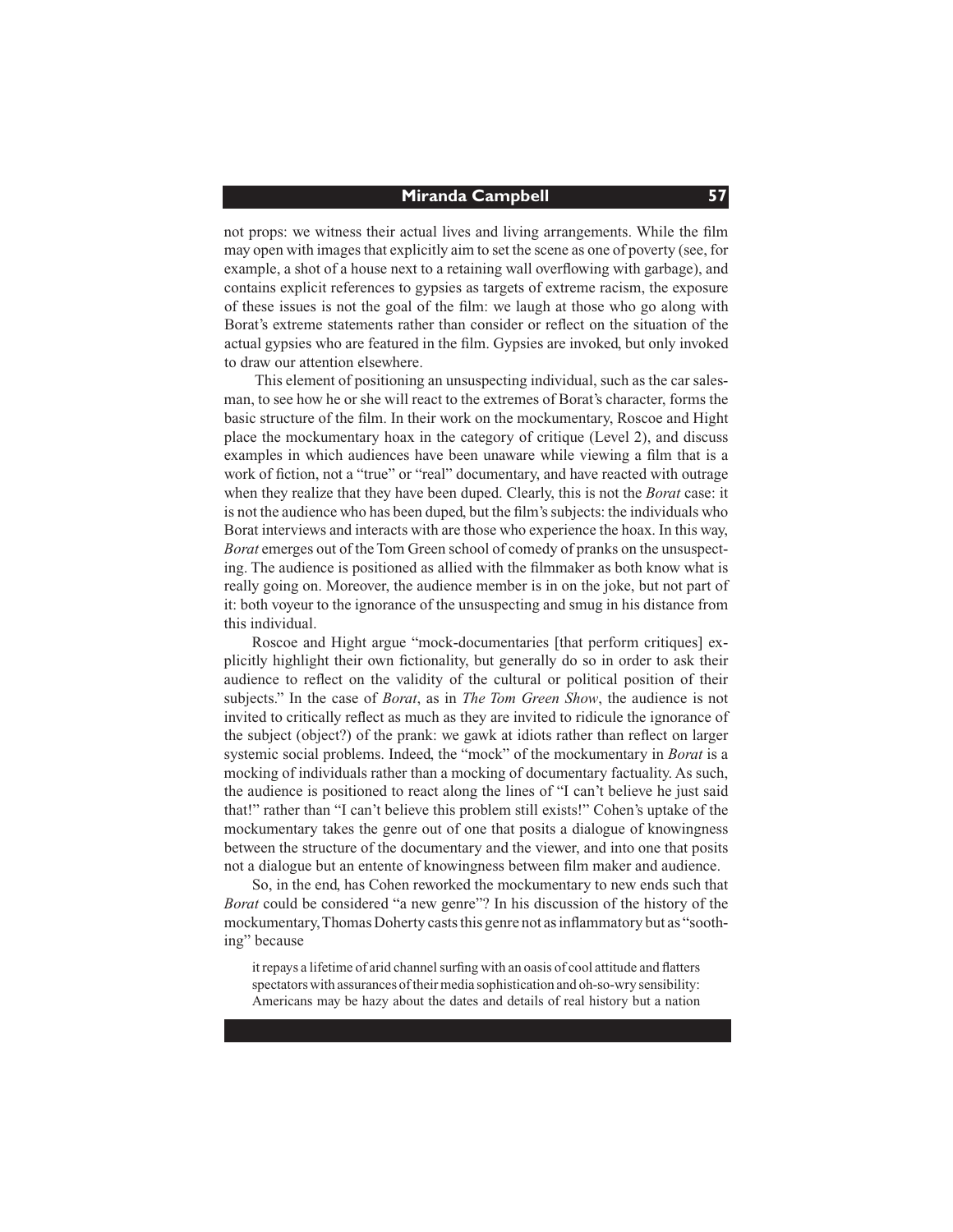of televisual scholars boasts an encyclopedic knowledge of the tropes and turns of history-by-the-screen—which is why it is always advisable, whether in mock docs or doc docs, to keep a sharp eye and ear out for the selective memory of the audio-visual filter.

For Doherty, the mockumentary is reassuring because it plays on the knowledge the viewer has gained over a lifetime of media viewing, and places the viewer in an empowered position in which he or she is enabled to recognize the constructed nature of both mockumentaries and documentaries. For all of *Borat*'sshock tactics, scathing humour, edginess, and ability to generate controversy, Cohen's version of the mockumentary is soothing as well. The viewer is spectator to the folly of others, but is not implicated him or herself. This viewer is further soothed by the revelation of familiar follies: frat boys are close-minded and vulgar and like to drink, Texan rodeo-goers as pro-Bush and anti-Iraqi, and NewYorkers don't like to be bothered by strangers and enjoy a certain amount of personal space on the subway.

 While it is true that America has become a place where dissent and critique has become scarce, it is also true that certain types of critiques are familiar and increasingly sanctioned in certain arenas. When Borat walks into a Texan rodeo and announces that Kazakhstan supports "your war of terror," we laugh at the hapless idiots in the crowd who mishear and cheer along; we thereby ridicule working class people rather than policy makers or larger structural problems. The joke itself is only possible because the actual critique being made is familiar now that the war in Iraq has become extremely unpopular: if a charming Brit in a mustache points out to us the misguided nature of the Iraq war, so much the better. Somehow the critique, made on the backs of unassuming average people, becomes progressive and subversive rather than somewhat obvious.

#### Borat as Mook, or, From "A-Ha" to "Ha-Ha" in a Fluorescent Lime Banana-Slinger

 As we have seen, instead of asking the viewer to recognize, question, or reflect on the structure of the documentary genre, *Borat* invites viewers to ridicule the "real life" behaviour of the individuals who are involved in the film. Cohen has argued that he sees the character of Borat "essentially as a tool" or a mechanism to use in order to reach a certain goal: "by himself being anti-Semitic, he lets people lower their guard and expose their own prejudice, whether it's anti-Semitism or an acceptance of anti-Semitism." Be that as it may, the character of Borat is not purely mobilized in order to reveal prejudice or explode Western stereotypes about Central Asian countries. In the opening sequence, when Borat announces that he enjoys sunbathing and proceeds to lay out his towel in what can be only described asthe most ridiculous of bathing suits, whatstereotype of CentralAsia orAmerican prejudice has been exposed? Had we really stereotyped Central Asians as wearers of silly bathing suits, and did we need Cohen to explode this stereotype for us?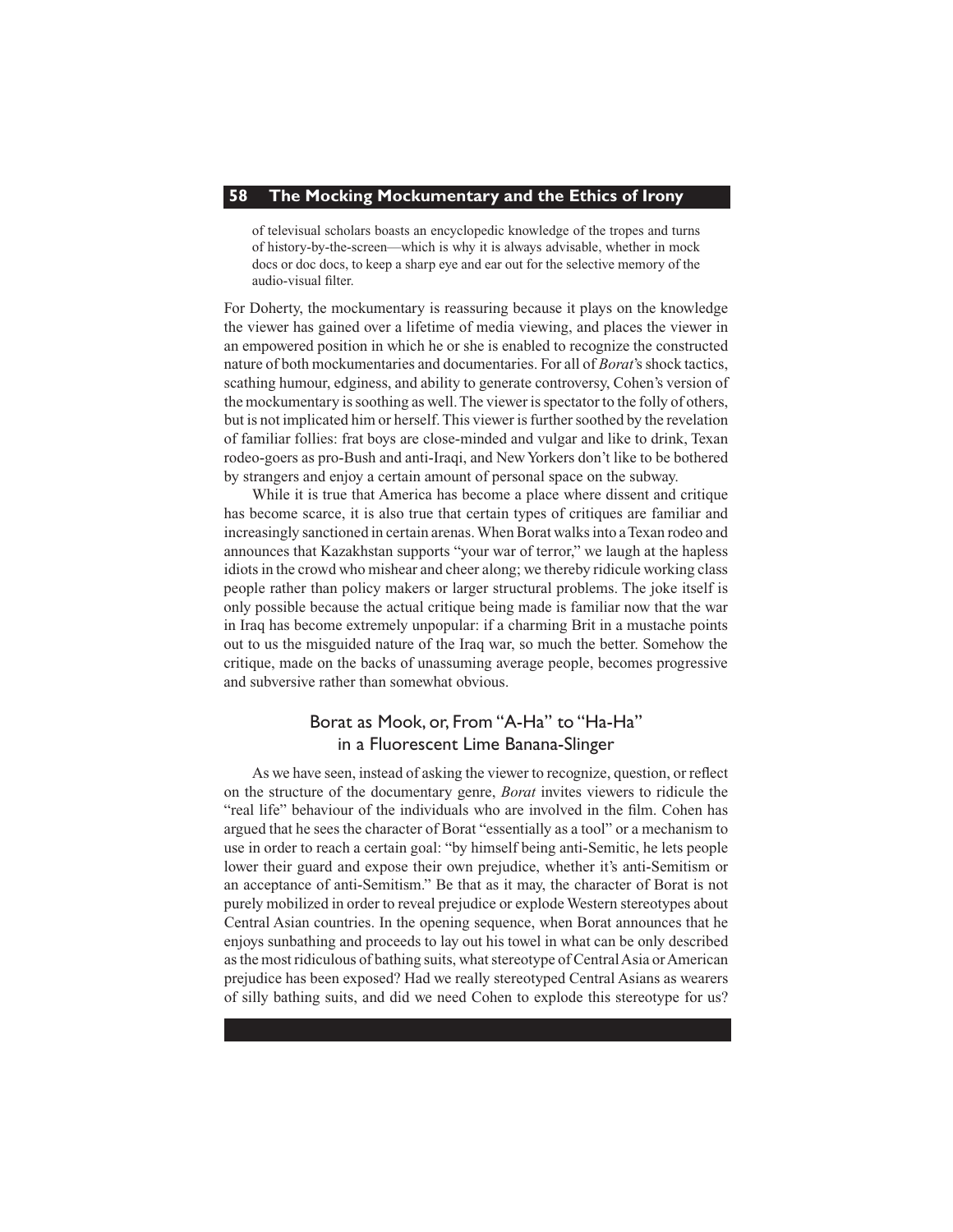#### **Miranda Campbell 59**

Perhaps not. Perhaps a funny bathing suit is a funny bathing suit. This is Cohen playing out of the *Jackass* school of comedy, in which genitals and bodily functions form the cornerstones of humour.

 As a character, Borat does not always act of as tool (instrument) of the film maker in order to reach certain objectives, as he often acts as a tool (bozo) plain and simple. Take, for example, the extended sequence in the film in which Borat catches his producerAzamat "desecrating" his*Baywatch*magazine bymasturbating with it. The pair engage in an extended scene of naked wrestling in which Borat andAzamat try to sexually humiliate one another, and then chase each other, nude, through their hotel. This scene eventually results in a return to witnessing the reactions of unsuspecting individuals to Borat's extreme behaviour, but is it really a revelation that the attendees at the banquet in the hotel are surprised and outraged to have two naked men crash their gathering?These slapstick and scatological types of humour are seen throughout the film: Borat defecates on a busy street in New York City, masturbates in front of a Victoria's Secret window display, washes his face in the toilet, and has Azamat blow dry his penis and ass. These types of gags may seem extreme, but have a long trajectory in the history of scatalogical humour, and may also suggest that Cohen is somewhat disingenuous in claiming that Borat operates primarily as an instrument ofsocial critique. Rather than operate purely as this type of instrument, Borat could be best described as a "mook," which Douglas Rushkoff characterizes as someone who is

not real. He's a character: crude, loud, obnoxious, and in-your-face. He's Tom Green of *The Tom Green Show*. He's the daredevils on *Jackass* who indulge in dignity-defying feats like poo-diving. He's a creation of marketers, designed to capitalize onthe testosterone-drivenmadness of adolescence.Hegrabsthembelow the belt and then reaches for their wallets.

Evidently, Rushkoff's comments do not suggest that the mook is a vehicle for social critique, but is rather a bankable vehicle for bringing in the bucks from teenage boys.

 So how does this "mook" humour fit within the mockumentary genre? Satire and irony revolve around the "a-ha"/eureka moment of critical illumination of something that was previously hidden to the audience, and as such, is essentially a learning moment in which individuals are confronted with the disjuncture between what they thought knew and the actuality of a situation. Cohen replaces this type of moment with "ha-ha" moments that direct the audience's attention to laughing at both the Borat character (i.e., Borat in a bathing suit), and at Borat's unsuspecting victims. As much as Borat is a hyperbolic "tool" for social critique, we also laugh at him and his silly antics. These two forms of comedy are not one and the same, and as we shall see, are also overlaid with existing cultural prejudices.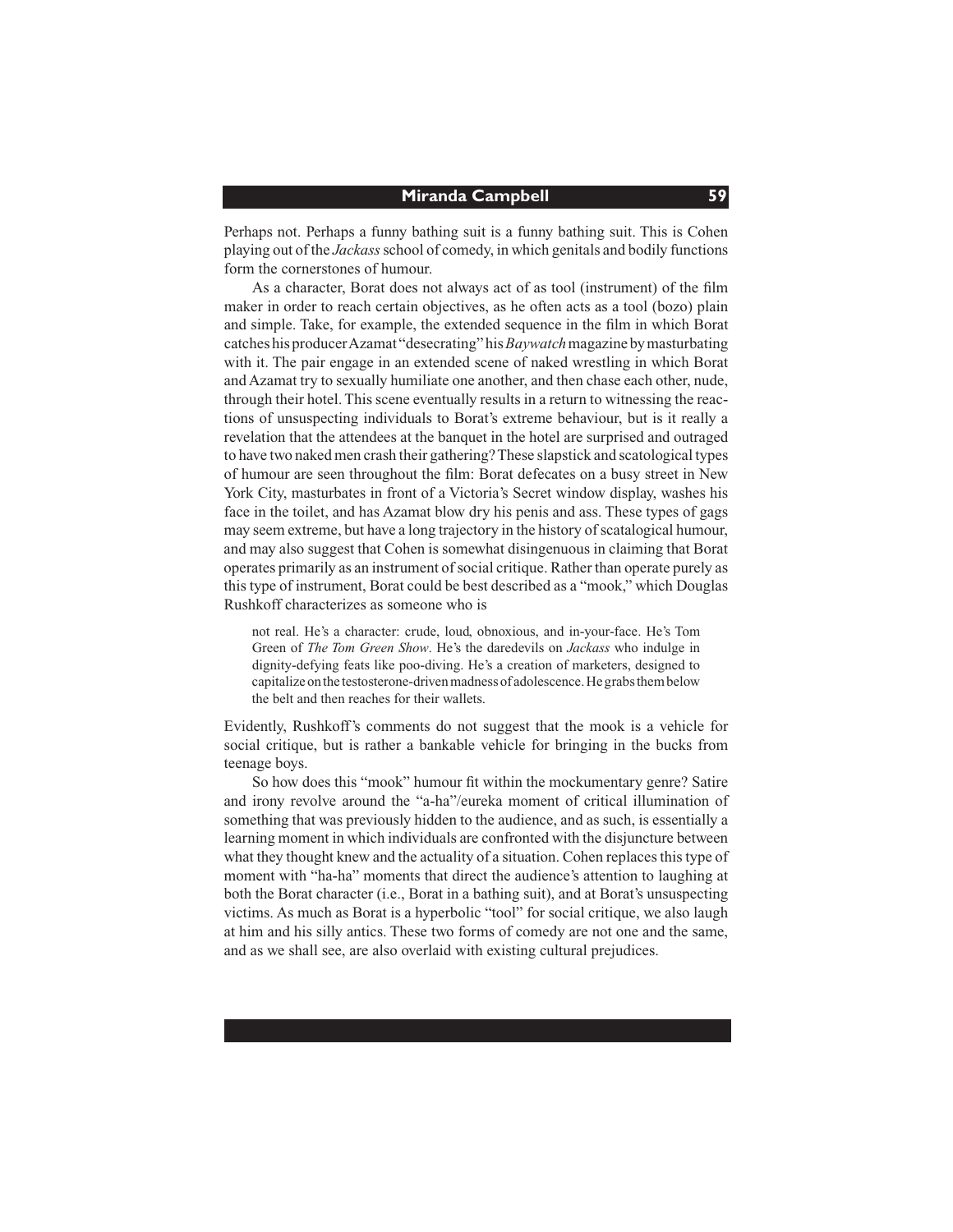#### The Muslim Mook: Invocations and Deflections

 As we have seen, Cohen's remarks suggest that he sees Borat not as a mook, but as a vehicle for social critique. He has commented that people's interactions with Borat form a "dramatic demonstration of how racism feeds on dumb conformity, as much as rabid bigotry." A great deal of this exposure of "tolerance" towards Borat's extremism revolves around the revelation of either the anti-Semitism of the people whom Borat interviews, or their failure to object to Borat's anti-Semitism. But many of these types of revelations come at the expense of a silent re-affirmation of anti-Muslim sentiment. One of Kazakhstan's key problems with Cohen's representation of the country is that he has portrayed its citizens as anti-Semitic when this is in fact not the case. Cohen has not chosen just any population to use as a tool to expose the lasting problem of anti-Semitism, but has chosen a predominantly Muslim population to cast as anti-Semitic (Kazakhstan has a secular government and roughly half of the population are Sunni Muslims.) What is ironic about an Orthodox Jew covertly playing a Muslim? Is this black-face for the post-9/11 age? This Muslim-Jew antagonism is not overtly on the table as a topic of the film, but forms an oblique subtext instead (contrast *Borat* with 2007's Oscar-winning short live action film, *West Bank Story,* where Muslim-Jew tensions are overtly and satirically rendered through a spoof of *West Side Story*).

 As we have seen earlier, Cohen expressed in the *Rolling Stone* interview that he chose to play a Kazakh character because most people know nothing about this place. We might not have had the prior knowledge that Kazakhstan is a Muslim country, but *Borat* tunes us in to this fact though visual cues. The size, shape, and colour of Borat's mustache reads as Arab. Even though Kazakh people are not Arabic, this representation conflates Islam with Arabic people (and the misnomer of this de-facto conflation is not one of the prejudices that the film seeks to reveal). While we may subconsciously recognize Borat as vaguely Arabic/Muslim, the film also has brief moments in which this is brought to the fore.

 In Texas, the rodeo manager instructs Borat to shave off his mustache because he looks like a Muslim, stating that "every picture that we get back from the terrorists, or anything else, the Muslims, they look like you." This rodeo manager reveals another common prejudicial conflation: that Muslim is a synonym for terrorist. Borat deflects this comment, but not by countering with another religious affiliation (after Sunni Muslims, Russian Orthodox observersform the next largest religious group in Kazakstan). Instead, Borat responds that he is a Kazakh, not a Muslim. Borat replaces a national identity for a religious identity, and keeps the Muslim identity below the radar, both recognized (by this individual at the rodeo and presumably by the viewer as well), and deflected. Borat later states that Azamat refuses to fly to California in case the Jews repeat the attacks of 9 /11, and the joke similarly operates around the invocation and deflection of Islam. Everyone knows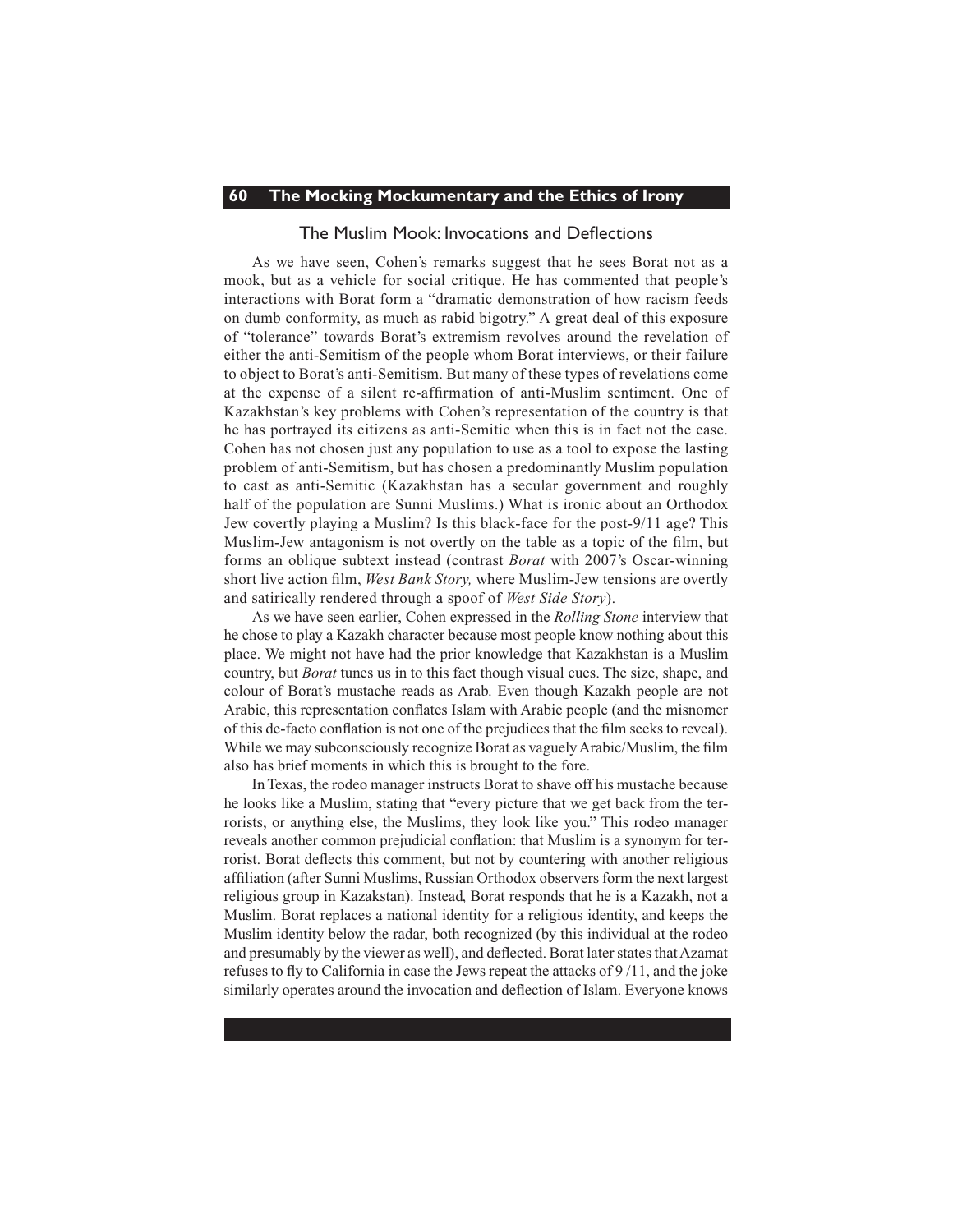#### **Miranda Campbell 61**

that it was fundamentalist Muslims, not Jews, who were responsible for 9/11. Here, Islamissilently vilified as we know thatBorat's anti-Semitismis grosslymisplaced. Instead of casting Jews as terrorists, the joke expects that we will recognize this misplacement and "correct" it by substituting Muslims as terrorists instead. This Muslim-as-terrorist conflation is also invoked in the beginning of the film, in which Borat points out the local kindergarten in his hometown, and we are shown a group of youngsters playing with automatic weapons.

This representation panders to another common prejudicial view: that Muslims indoctrinate their children to become terrorists, and the education of the young revolves around acquiring skills for warfare. The shot lasts less than two seconds: actually foregrounding and "discussing" such viewsmay suggest that these types of prejudices are being satirized orironically rendered, but thisis not the case (contrast the kindergarten scene with, for example, the Running of the Jew sequence. The latter runs for nearly a minute, and is obviously overblown and satirical). All in all, Cohen's use of Borat perpetuates a general sentiment of Islamophobia, in which all Muslims, regardless of national background, level of religiosity, or political convictions, are cast as terrorists. This equation of Muslim as terrorist is evident in "Ruth in Virginia's" comments that she sent by e-mail to CNN when Paula Zahn was discussing the debut of Canadian CBC television show *Little Mosque on the Prairie*:"I see no humour in *Little Mosque on the Prairie*. I see a Muslim and I think 9/11.This country has been without mosques since it began, and yes I see the religion in a negative light. I feel threatened by mosques being built in our country." Clearly, thistype of Muslim-as-terrorist conflation remains pervasive, yet thistype of thinking is not one that Cohen satirizes or explodes. Rather, it rides through the film, present yet not really on the table.

### Satire as Pedagogy? Some Conclusions on the Cultural Teachings of Borat

 Satire has long served a pedagogical role, and shapes our expectations that some sort of "truth" will be uncovered when we are in its midst. *Borat* operates within these expectations, but what it teaches us is that a critique has already been made, and that this critique is edgier and far more subversive than our petty objections to it. In *Borat*, the mockumentary and the irony to be found within it become vehicles for a closing-down of reflection, rather than tools through which viewers note disjunctures between their assumptions and what is presented to them. If a critique has already been made, our interpretive capacities are not necessary—we can sit back and enjoy the ride. Along the way, the film confirms what we already know, both explicitly and silently, and throws in a few poo jokes for good measure. We chuckle along as we relearn the obvious, and are stroked as we get the joke: moments of illumination are put indefinitely on hold while Borat turns around to show us the rear view in his banana-slinger. In terms of humour, bums, poop, and